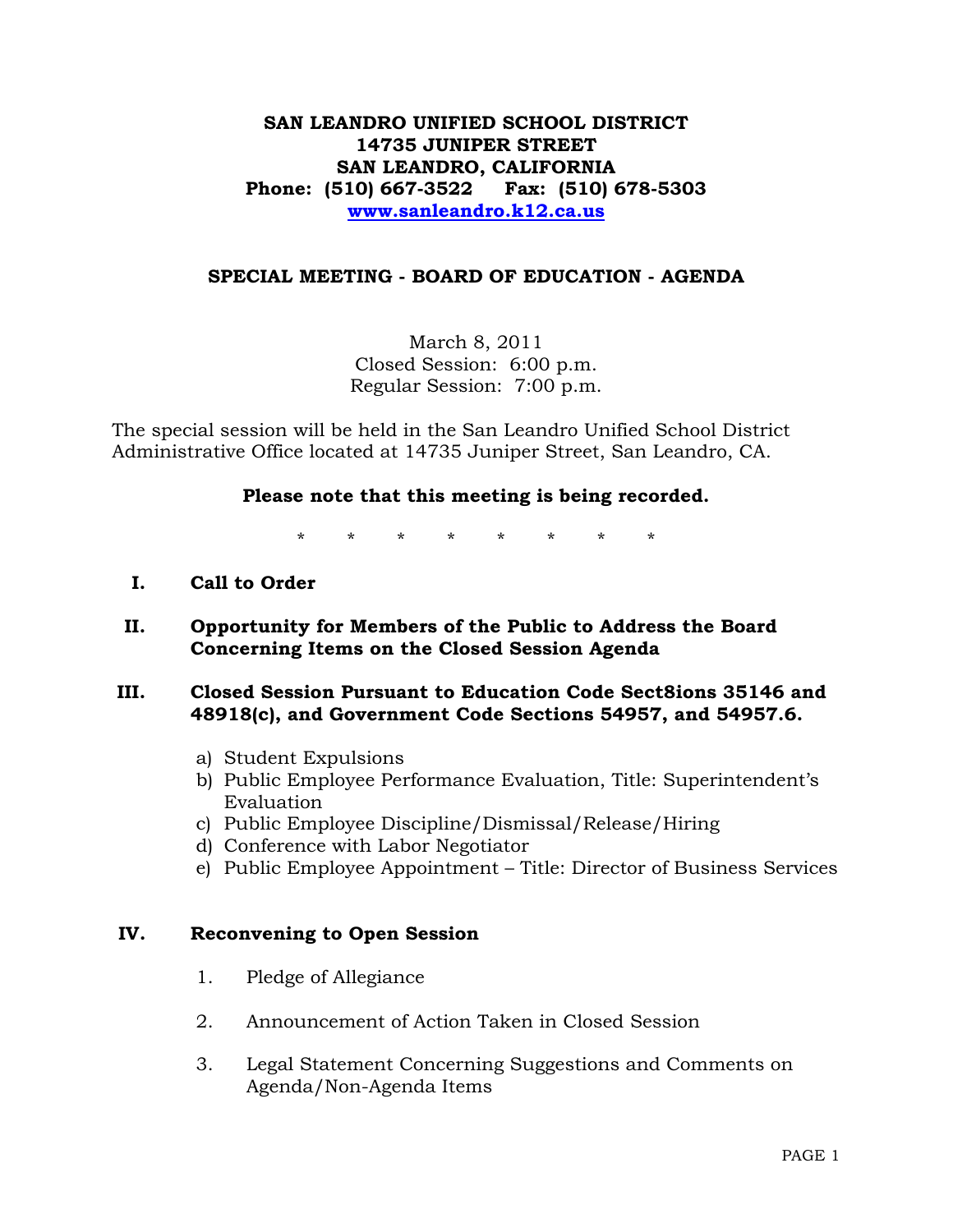Members of the audience who wish to address the Board are asked to complete the yellow card available at the entrance and submit it to the Board President. Speakers who have completed the card will be called when the item is reached on the agenda or, for non-agenda items, during the Public Testimony. Cards are to be turned in before the item is reached on the agenda. Please note that this meeting is being recorded. State law prohibits the Board of Education from taking any action on or discussing items that are not on the posted agenda except to A) briefly respond to statements made or questions posed by the public in attendance; B) ask questions for clarification; C) provide a reference to a staff member or other resource for factual information in response to the inquiry; or D) ask a staff member to report back on the matter at the next meeting and/or put it on a future agenda. (Government Code Section 54954.2(a))

# **V. PRESENTATION**

Robin Michel, Communications Specialist for Bond Measures & Bond Projects, will give an Arts Education Center (AEC) Update with a specific focus on the theater. Presentation highlights will include:

- Partnership with San Leandro Education Foundation and Friends of the Theater
- Theater Facilities Supervisor Position and Timeline
- Components of AEC Rental Agreement

# **VI. ACTION ITEM**

These items are presented for action at this time. Some may have been reviewed at a previous meeting.

Facilities and Construction

5.1-A Memorandum of Understanding between the San Leandro Unified School District and San Leandro Education Foundation, Friends

of the Theater (SLED/FOTT) as

Collaborative Partners

Staff Recommendation: Approve the Memorandum of Understanding between the San Leandro Unified School District and San Leandro Education Foundation, Friends of the Theater (SLED/FOTT) as Collaborative Partners for continued collaboration to ensure the continued operations and

sustainability of the Arts Education Center Theater at San Leandro High School.

Motion \_\_\_\_\_\_\_\_ Second \_\_\_\_\_\_\_\_\_ Vote \_\_\_\_\_\_\_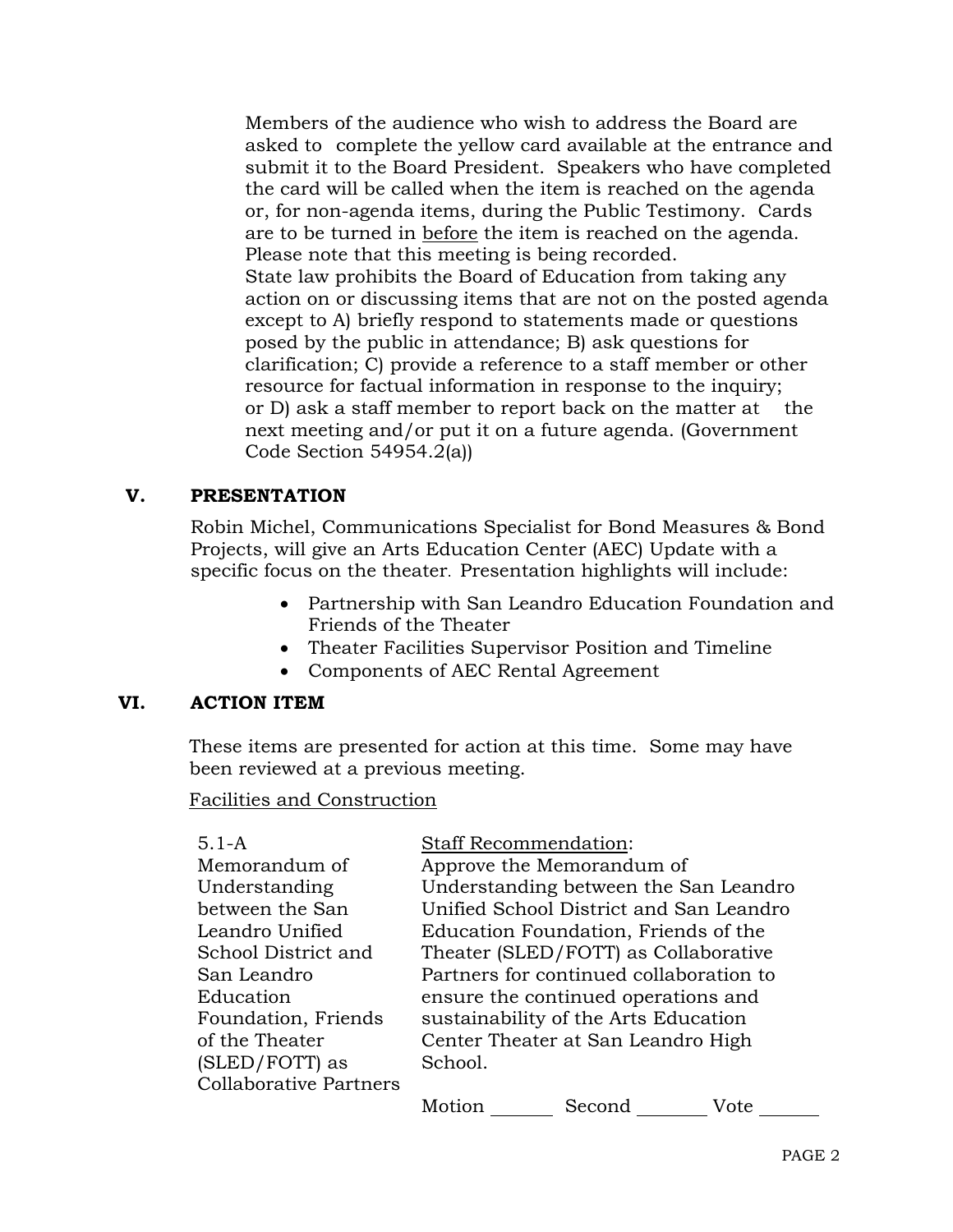## **VII. PUBLIC TESTIMONY ON NON-AGENDA ITEMS**

Members of the audience who wish to address the Board, please complete the yellow card available at the entrance and submit it to the Board's Administrative Assistant. Cards are to be turned in before the item is reached on the agenda.

## **VIII. DISCUSSION ITEM**

These items may appear for action on the agenda of the next regular Board meeting.

#### Human Resources

| $2.1-D$<br>Acknowledge<br>Receipt of San<br>Leandro Teachers'<br>Association Initial<br>Proposal to the San<br>Leandro Unified<br>School District                                          | Staff Recommendation:<br>The Board will acknowledge receipt of<br>San Leandro Teachers' Association Initial<br>Proposal to the San Leandro Unified<br>School District.                                                                 |
|--------------------------------------------------------------------------------------------------------------------------------------------------------------------------------------------|----------------------------------------------------------------------------------------------------------------------------------------------------------------------------------------------------------------------------------------|
| $2.2-D$<br>Introduce San<br>Leandro Unified<br>School District's<br>Initial Proposal to<br>the Teamsters<br>Union Local No.<br>856/Alameda<br><b>Building Trades</b><br>Council and Hold a | <b>Staff Recommendation:</b><br>The Board will discuss and hold a Public<br>Hearing regarding the San Leandro<br>Unified School District's initial proposal<br>to the Teamsters Union Local No.<br>856/Alameda Building Trades Council |

# **IX. PUBLIC HEARING**

Public Hearing

Public Hearing Comments are limited to 3 minutes per speaker, subject to adjustment by the Board President. Members of the audience who wish to address the Board regarding the Public Hearing are asked to complete the yellow card available at the entrance and submit it to the Board's Administrative Assistant.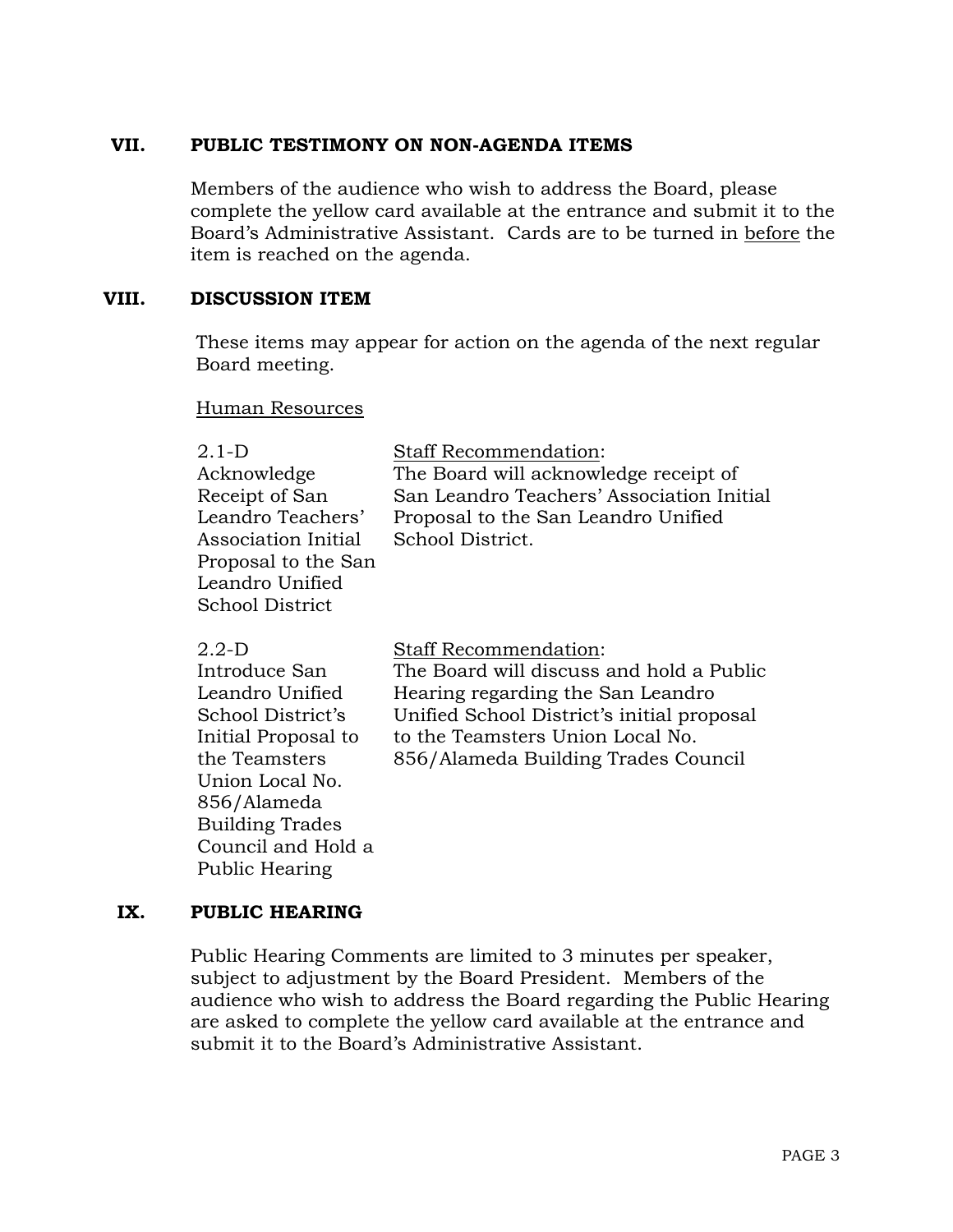A public hearing will be conducted regarding the San Leandro Unified School District Initial Proposal to the Teamsters Union Local No. 856/Alameda Building Trades Council.

Government Code 3547 requires the Board of Education to present all initial proposals of exclusive representatives and of public school employers at a public meeting which thereafter shall be public records. The San Leandro Unified School District is presenting its initial proposal for a successor agreement with the Teamsters Union Local No. 856/Alameda Building Trades Council. This hearing will allow the public an opportunity to be informed of and comment on the issues that are being negotiated.

The Board will hold the official public hearing on the San Leandro Unified School District Initial Proposal to the Teamsters Union Local No. 856/Alameda Building Trades Council.

a. Board President opens the public hearing

Motion Second Vote

b. Public Testimony

c. Board President closes the public hearing

| Motion | Second | Vote |
|--------|--------|------|
|--------|--------|------|

# **X. CONSENT ITEMS**

These items are considered routine and may be enacted by a single motion. At the request of any member of the Board, any item on the consent agenda shall be removed and given individual consideration for action as a regular agenda item.

Human Resources

| $2.1-C$          | <b>Staff Recommendation:</b>          |        |      |  |
|------------------|---------------------------------------|--------|------|--|
| Acceptance of    | Accept Personnel Report as submitted. |        |      |  |
| Personnel Report |                                       |        |      |  |
|                  | Motion                                | Second | Vote |  |